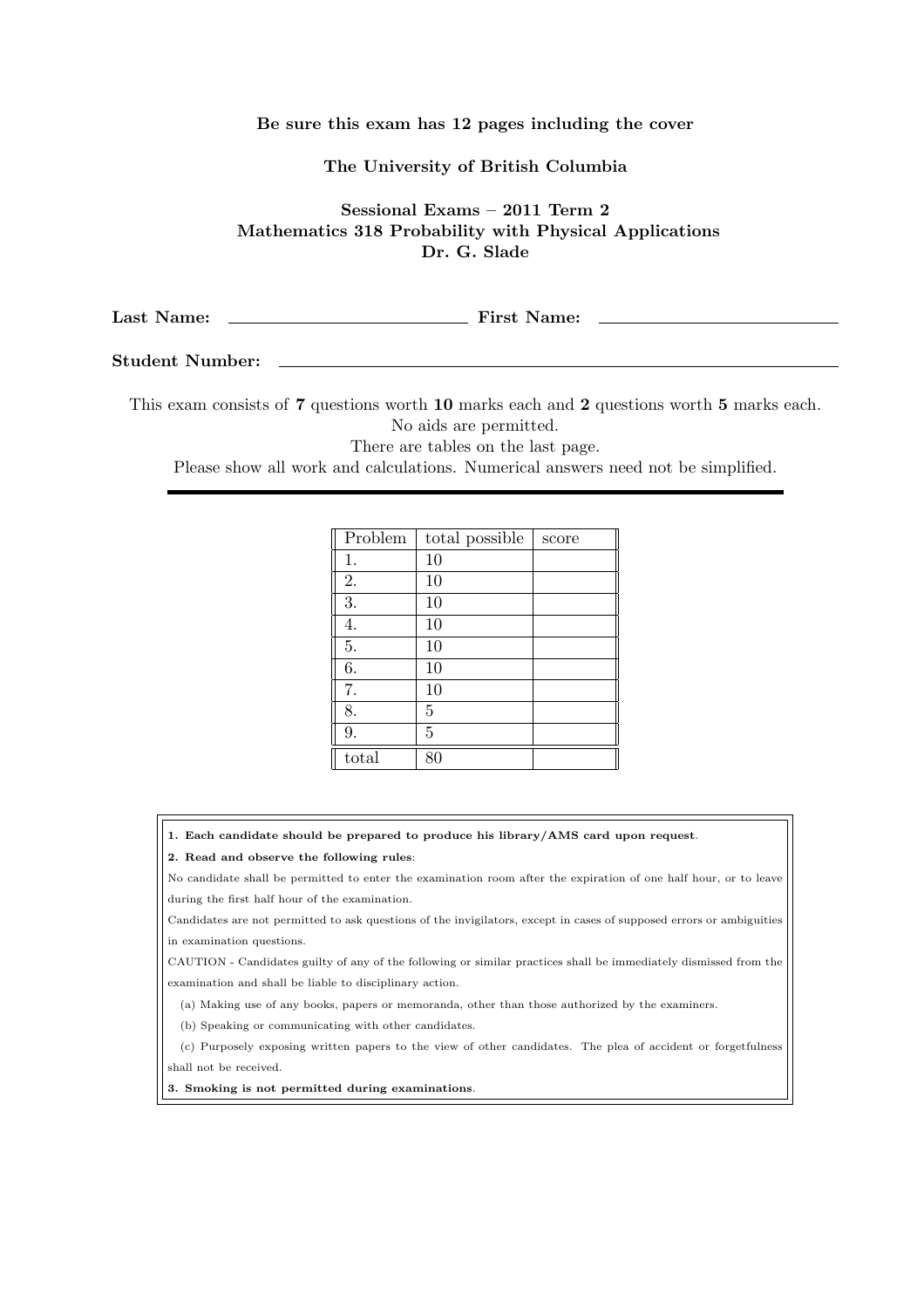$(5 \text{ points})$  1. (a) Five dice are rolled simultaneously. Calculate the probability of rolling a full house (values  $a, a, a, b, b$  with  $a, b$  different).

(b)(5 points) A poker hand of five cards is dealt from a standard deck of 52 cards. Calculate the probability of a full house (face values  $a, a, a, b, b$  with  $a, b$  different).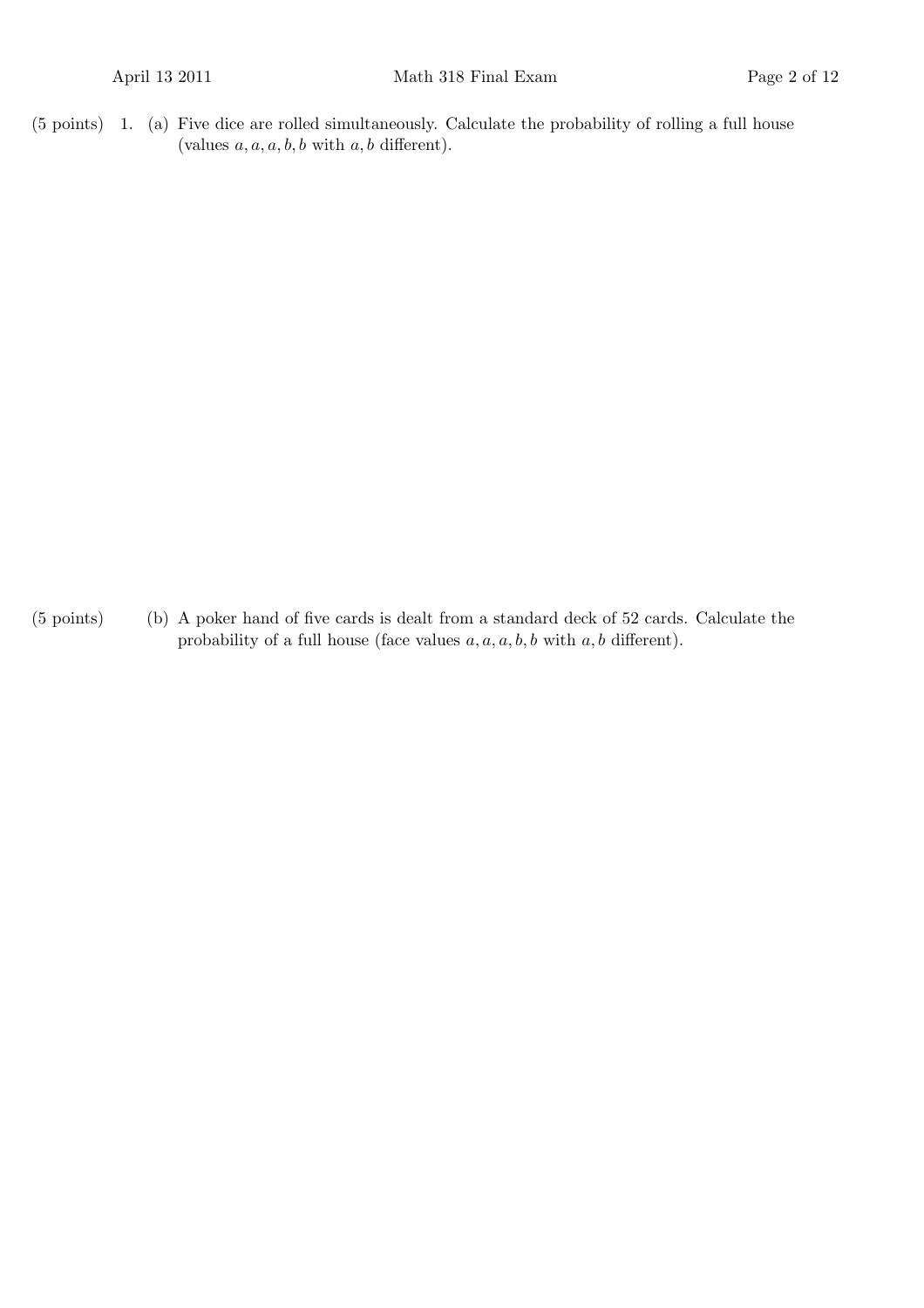- 2. In a certain lottery, a ticket is a winning ticket with probability 1/100. In the following, explain your answers.
- (2 points) (a) What is the expected number of tickets until the first winning ticket?

(2 points) (b) 500 tickets are sold. What is the expected number of winning tickets?

(c)(3 points) 500 tickets are sold. What is the probability that the number of winning tickets is equal to the expected number of winning tickets?

(3 points) (d) How many tickets must be purchased to ensure that the probability is approximately  $1/2$ that they include at least one winning ticket?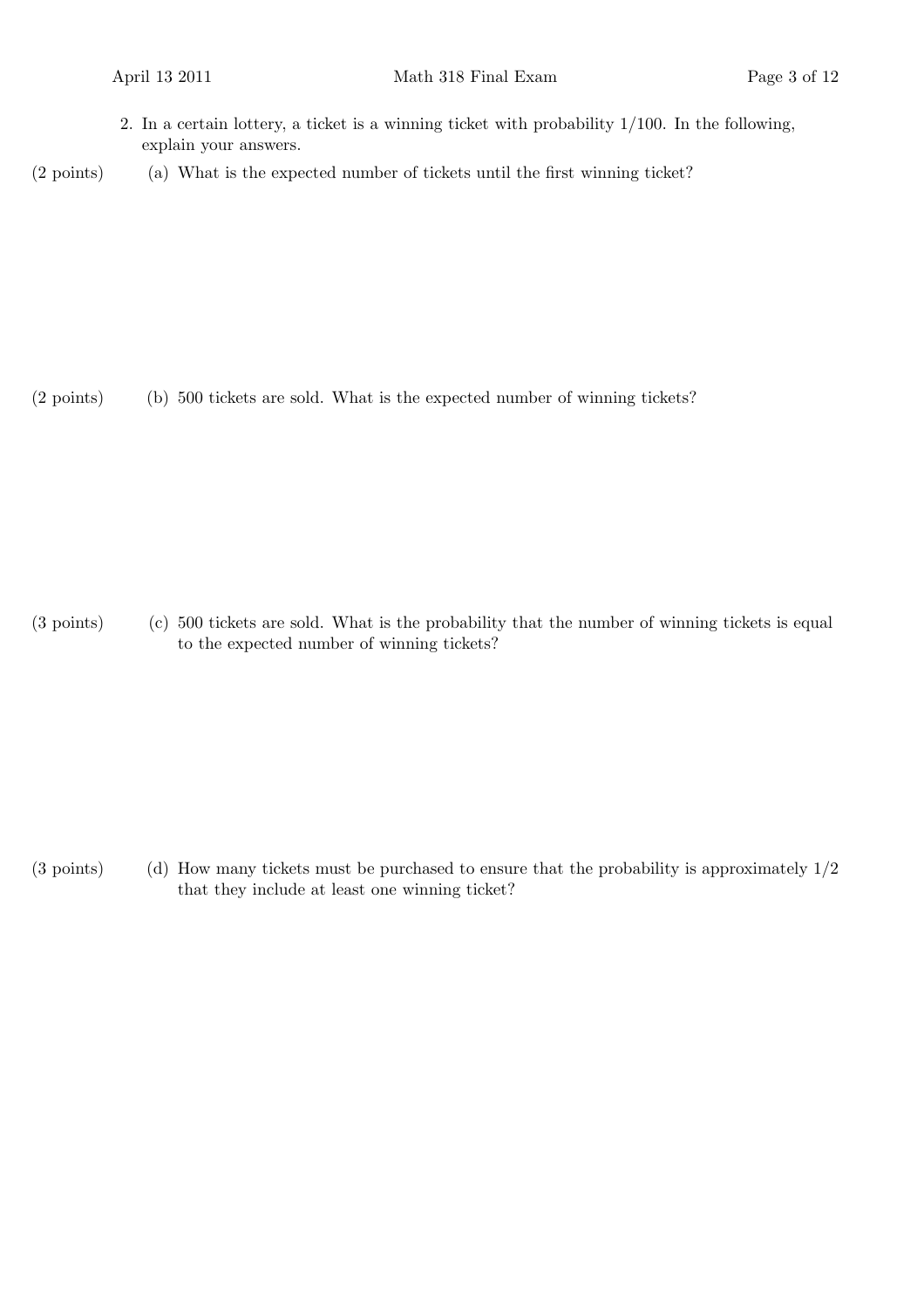3. The occurrence of major earthquakes in a certain location can be modelled by a Poisson process with rate  $\lambda = \frac{1}{100}$  per year. The time intervals between major earthquakes are thus given by independent exponential random variables with  $\lambda = \frac{1}{100}$ .

(3 points) (a) What is the probability that the next major earthquake occurs in less than 50 years?

(4 points) (b) Let  $N_{500}$  denote the number of major earthquakes that occur during the next 500 years. What kind of random variable is  $N_{500}$ ? What is its mean?

(3 points) (c) Compute the probability that there are three or fewer major earthquakes in the next 500 years.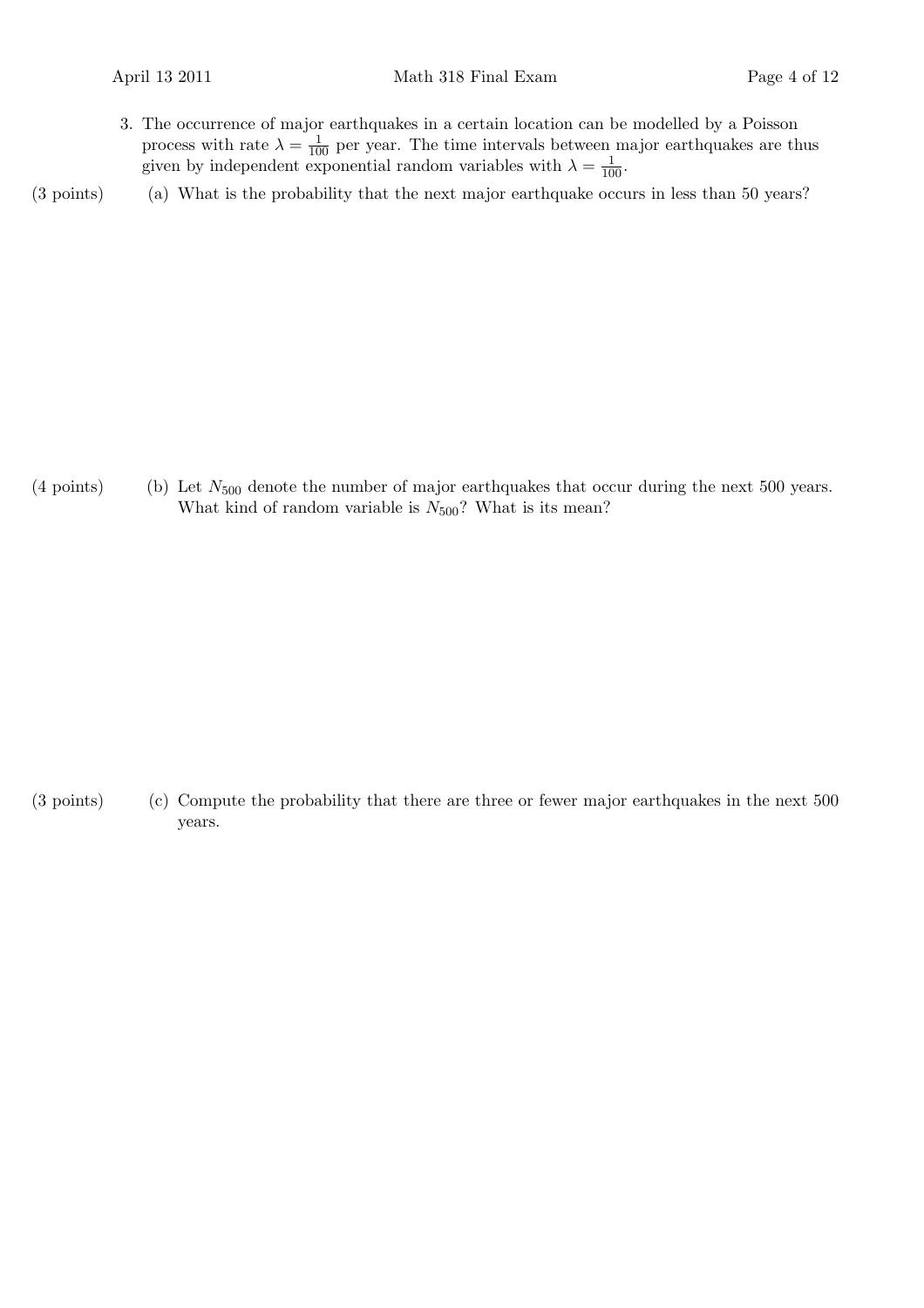4.(10 points) A binary message—either 0 or 1—must be transmitted by wire from location A to location B. However, data sent over the wire are subject to channel noise disturbance, so to reduce the possibility of error, the value 2 is sent if the message is 1 and the value −1 is sent if the message is 0. If x is the value sent at A  $(x = -1 \text{ or } x = 2)$ , then the value received at B is  $x + N$ , where N represents the noise. Assume that N is a normal random variable with mean  $\mu = 0$  and variance  $\sigma^2 = 0.25$ . Assume also that the message to be transmitted is equally likely to be either 0 or 1. When the message is received at B the receiver decodes it according to the following rule:

If  $R \geq 0.5$ , then 1 is concluded.

If  $R < 0.5$ , then 0 is concluded.

The message concluded at B is 1. What is the probability that the message was incorrectly transmitted?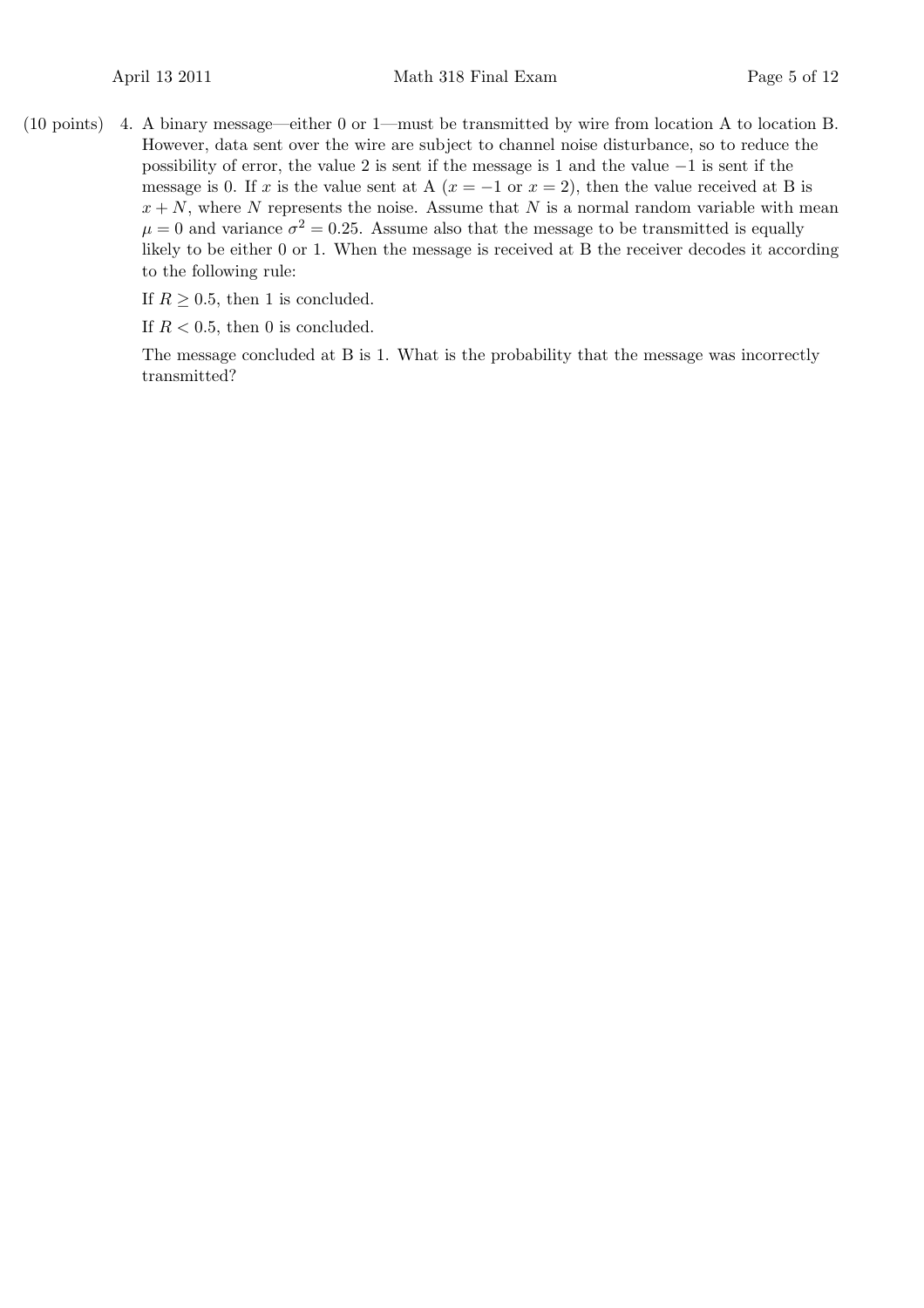5.(10 points) An astronomer is interested in measuring, in light years, the distance from her observatory to a distant star. Although she has a measuring technique, she knows that because of changing atmospheric conditions and experimental error, each time a measurement is made it will not yield the exact value but rather an approximate value. As a result the astronomer plans to make a series of measurements and then use the average of these as the estimated value of the actual distance. If the astronomer believes that the values of the measurement errors are not systematic and are described by a random variable with mean d (the true distance) and a variance of 4 light years, use the central limit theorem to determine approximately the number of measurements that should be made to be 95% sure that the estimated distance is accurate to within  $\pm 0.5$  light years.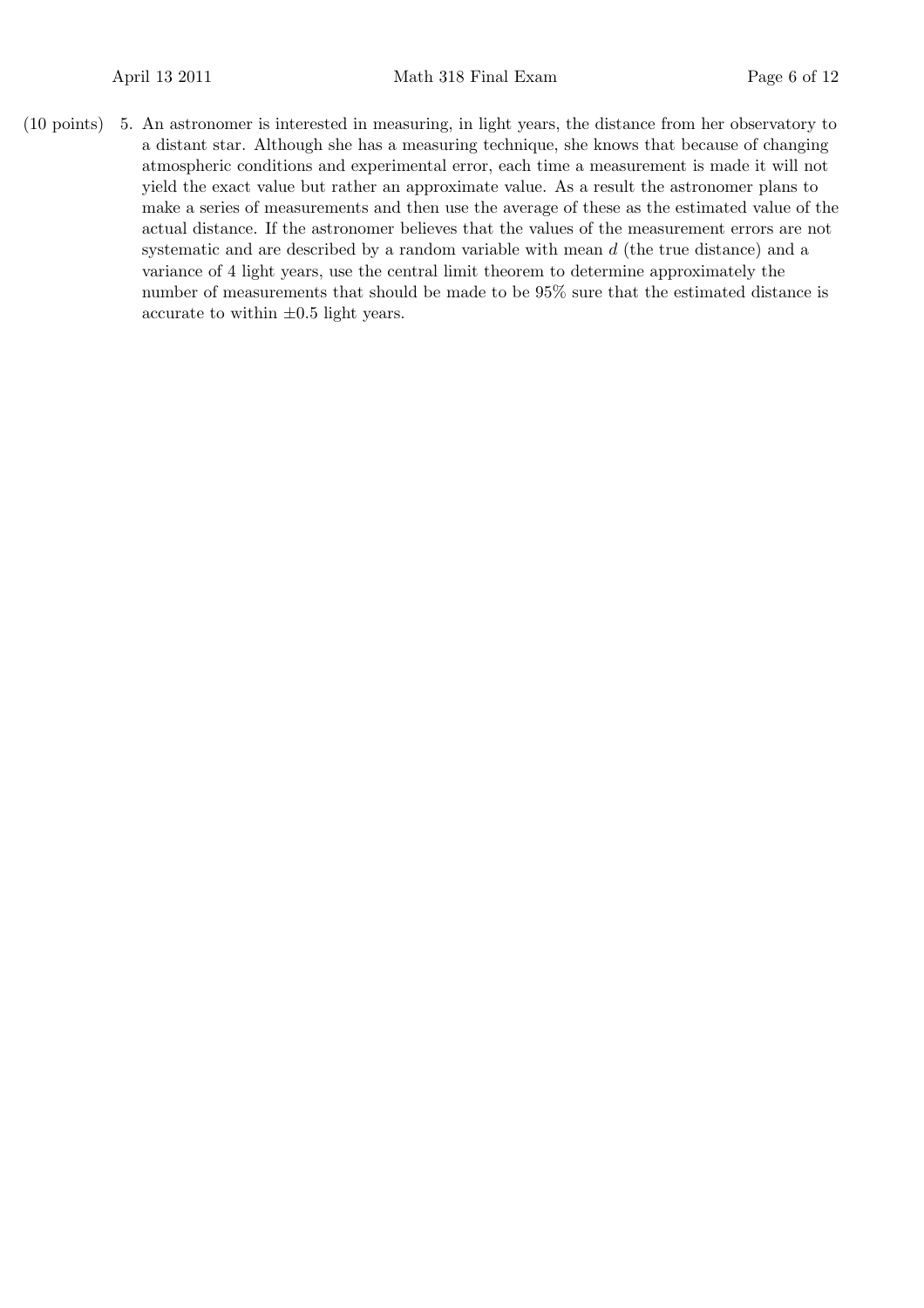6. Consider a random walk on the 2-dimensional square lattice that takes each of the four steps  $(+1,+1), (+1,-1), (-1,+1), (-1,-1)$  with equal probabilities  $\frac{1}{4}$ .

(4 points) (a) Calculate the characteristic function  $\phi_1(k_1, k_2)$  of a single step. Simplify your answer as much as possible. (Recall the trigonometric identity  $\cos(x+y) + \cos(x-y) = 2 \cos x \cos y.$ 

(3 points) (b) Identify all singularities of  $1/(1 - \phi_1(k_1, k_2))$ , for  $k_1, k_2 \in [-\pi, \pi]$ .

 $(3 \text{ points})$   $(c)$  Is the random walk transient or recurrent? Explain in detail.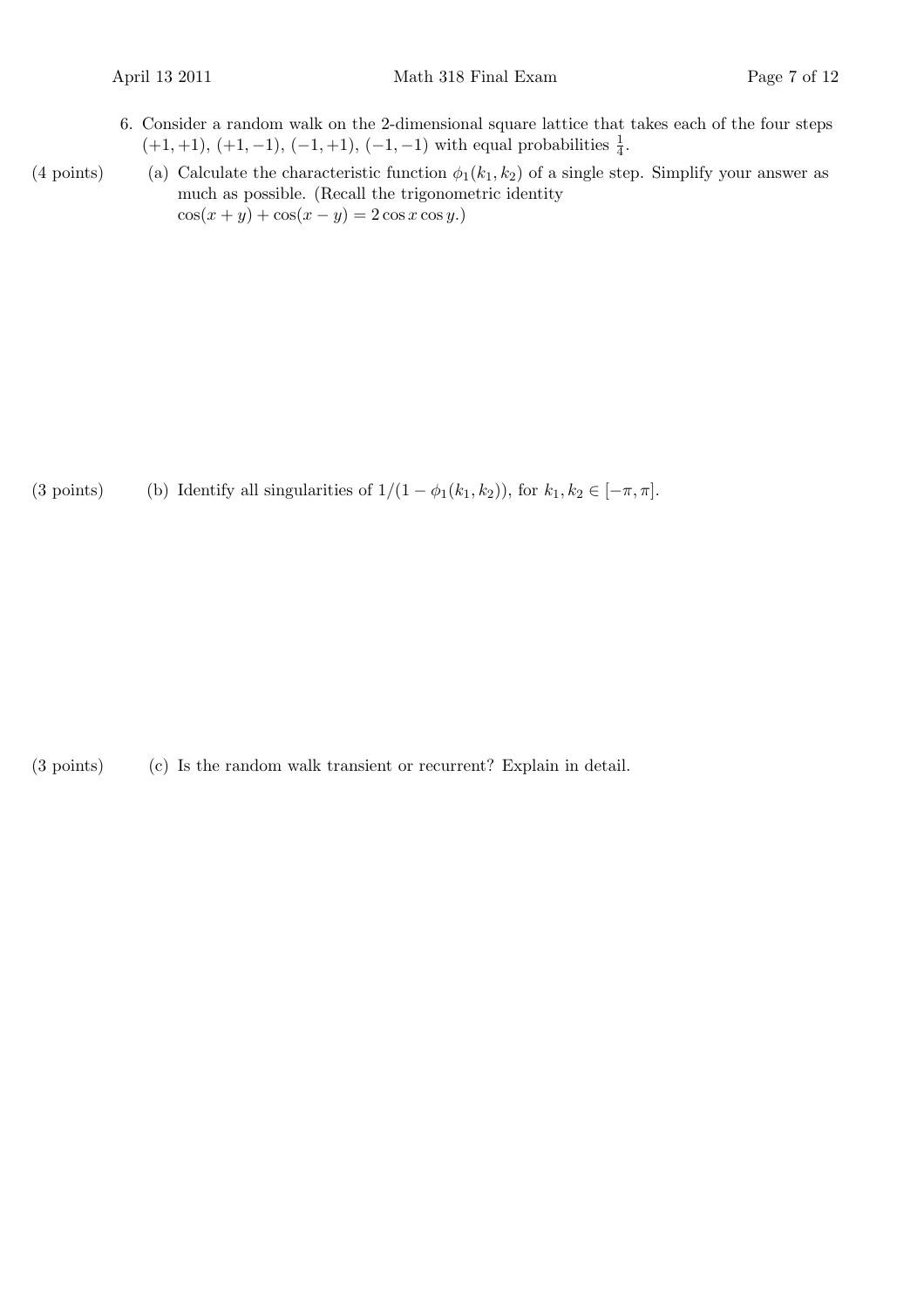- 7. Two white balls and two black balls are distributed in two urns in such a way that each urn contains two balls. We say that the system is in state i,  $(i = 0, 1, 2)$  if the first urn contains i white balls. At each step, we draw one ball from each urn, place the ball drawn from the first urn in the second urn, and place the ball drawn from the second urn in the first urn. Let  $X_n$ denote the state of the system after the nth step. This defines a Markov chain.
- (a)(4 points) Calculate the one-step transition matrix for this Markov chain.

(b)(1 points) Calculate the two-step transition matrix.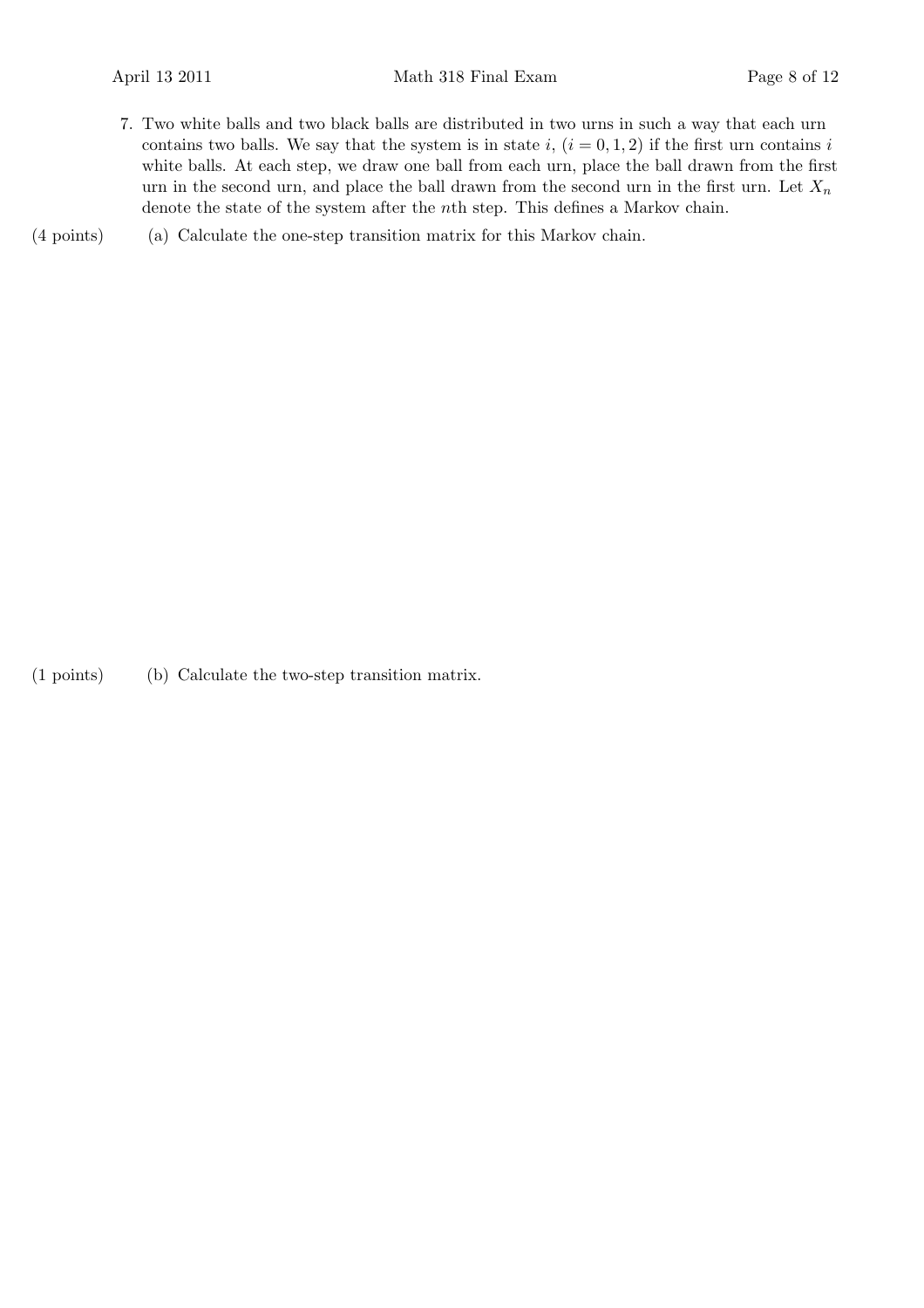(4 points) (c) Compute the stationary distribution for the chain.

(1 points) (d) In the long run, what fraction of time does the first urn contain two white balls?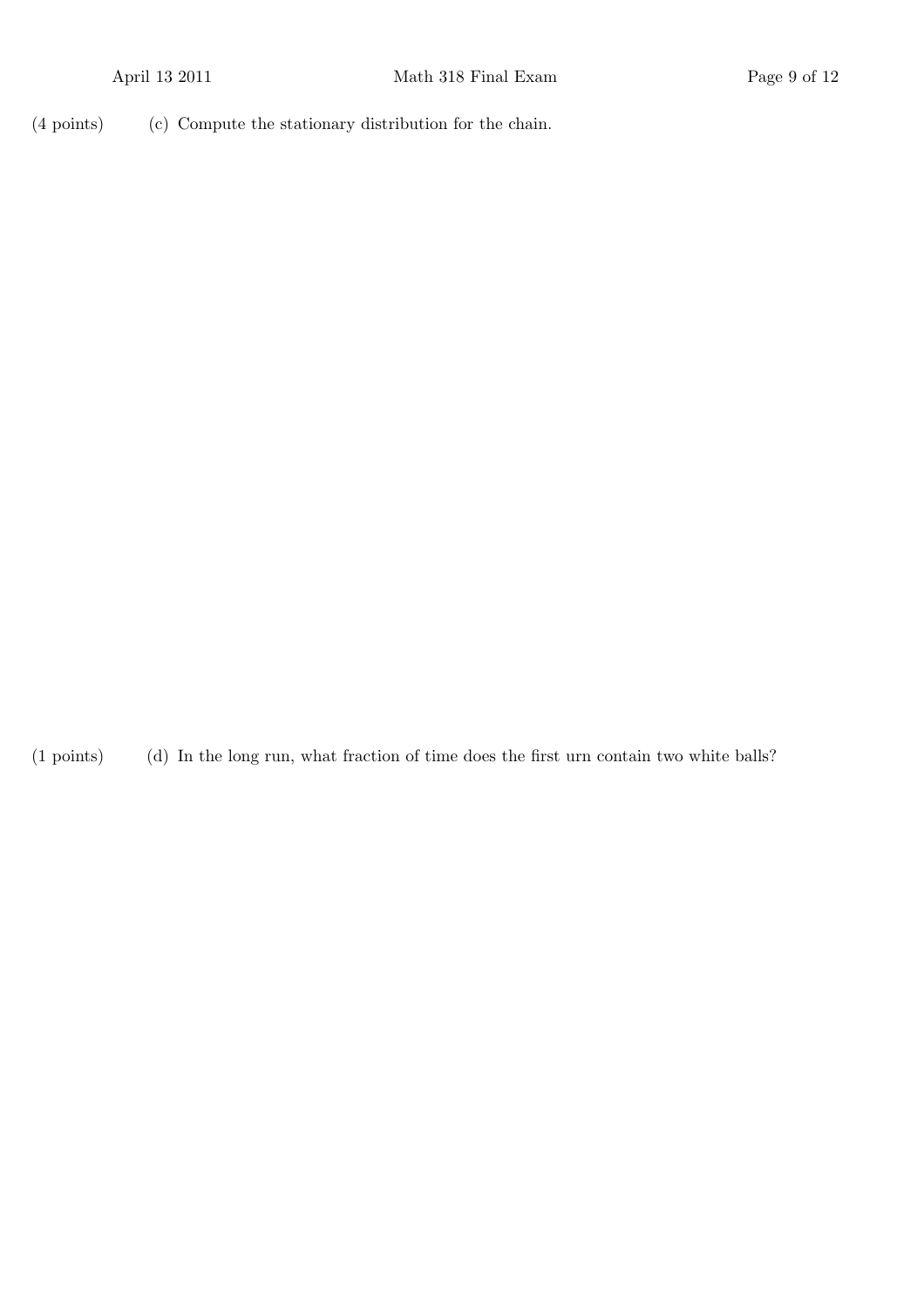8. Fix a number p with  $0 < p < 1$ . Consider the Markov chain on the non-negative integers  $\{0, 1, 2, \ldots\}$  whose transition probabilities are given by

 $P_{n,n+1} = p, \quad P_{n,0} = 1 - p, \quad \text{for all } n \ge 0.$ 

Suppose that the Markov chain is initially in state 0, and let  $T_0$  denote the time of first return to 0 (i.e.,  $T_0$  is the smallest value of  $n > 0$  such that  $X_n = 0$ , if such a value exists, and otherwise  $T_0 = \infty$ ).

(3 points) (a) Determine the probability mass function of  $T_0$ .

(2 points) (b) Determine the expected value  $ET_0$ .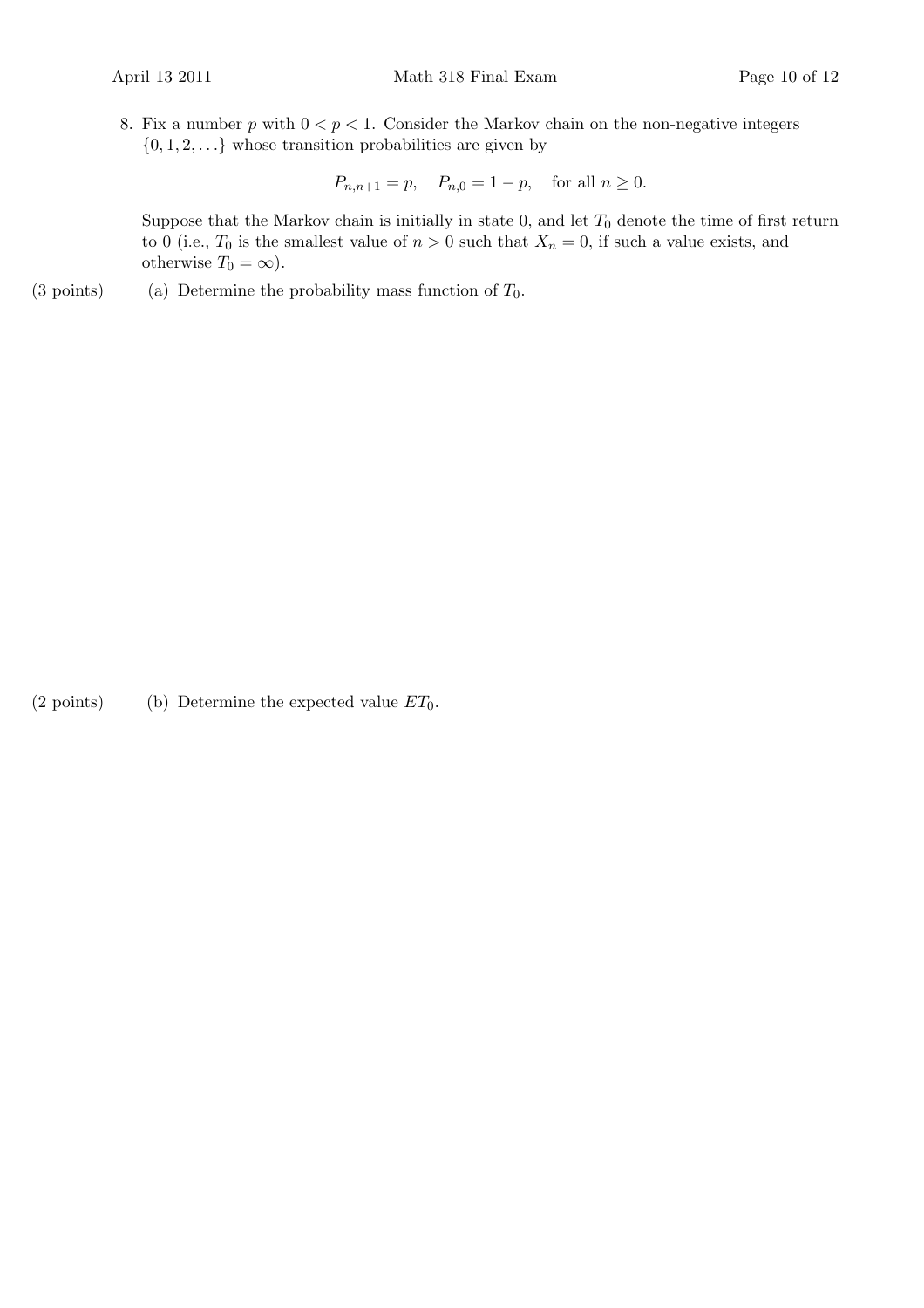(5 points) 9. We wish to use Octave to compute the integral  $\int_0^2 e^{-3x/2} dx$  via Monte Carlo integration. In general, for  $\int_a^b f(x)dx$ , we simulate a large number of Unif(a, b) random numbers  $U_1, \ldots, U_n$ and use the approximation

$$
\int_a^b f(x)dx \approx (f(U_1) + \cdots + f(U_n))\frac{b-a}{n}.
$$

The code below runs, but gives incorrect answers:

```
% Script to perform the required integral
% Generate a number of uniform numbers
N = 10000:
uniforms = unifrnd(0,2,N,1); % generates a N x 1 matrix of
                             % Unif[0,2] random numbers
accumulator = 0;
for i = 1:Naccumulator = accumulator + uniforms(i);end % or endfor; both work
% Compute the approximate value of the integral
approximation = exp((-3/2)*(accumulator/N));
```
The exact value is  $\int_0^2 e^{-3x/2} dx = 2(1 - e^{-3})/3 \approx 0.63348$ , but running the above code four times gave the answers 0.22423, 0.22461, 0.22568, and 0.22329.

Find the problems in the code and state how to correct it. If you find it easier to rewrite all or some of the code, feel free to do so. (If you can't remember the syntax, explain what you are trying to do in pseudocode.)